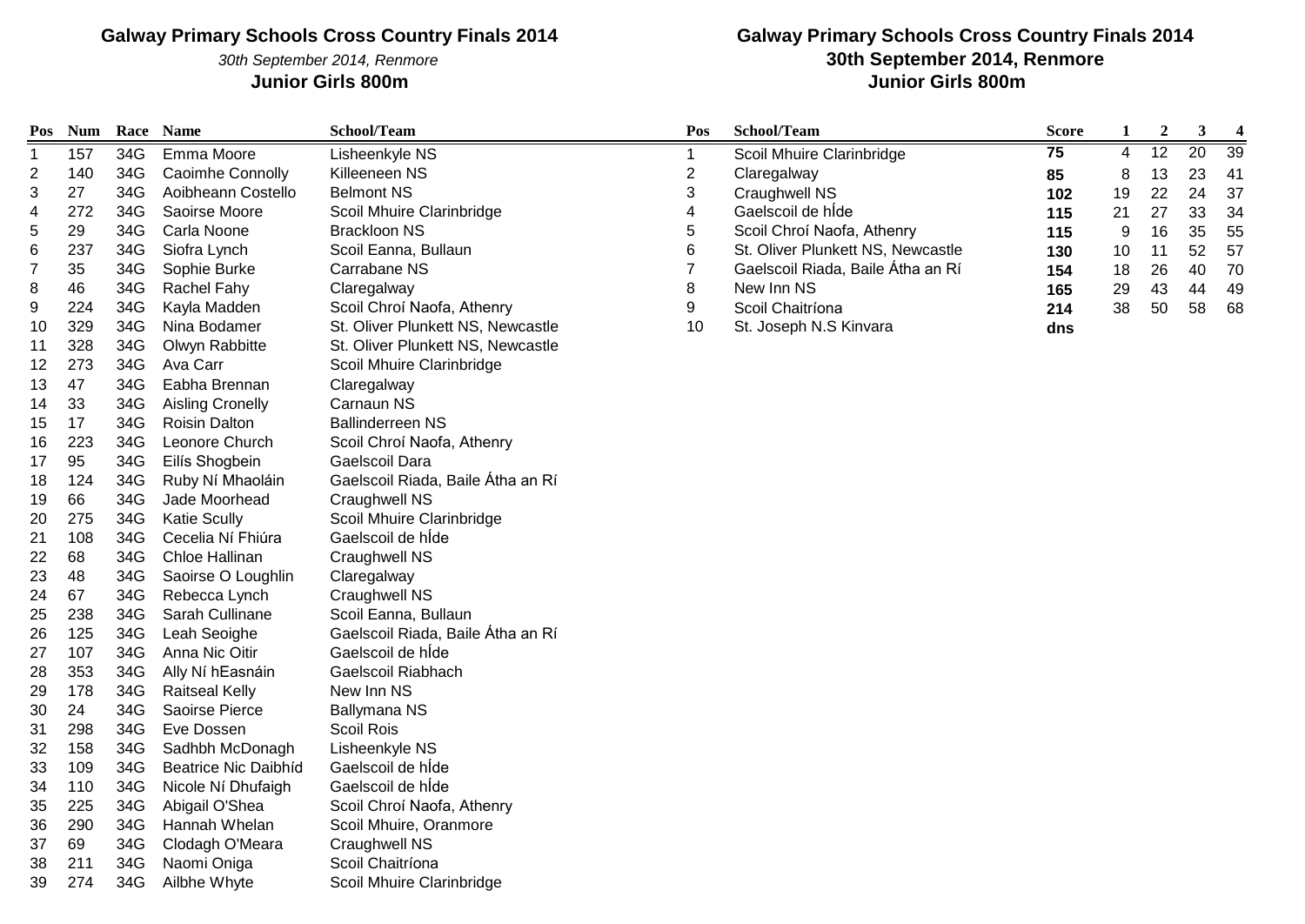| 40 | 126 | 34G | Sadhbh Ní Bhrádaigh        | Gaelscoil Riada, Baile Átha an Rí |
|----|-----|-----|----------------------------|-----------------------------------|
| 41 | 49  | 34G | Niamh Donovan              | Claregalway                       |
| 42 | 203 | 34G | Nicole Ward                | Scoil an Chroi Naofa, Ballinasloe |
| 43 | 177 | 34G | Melissa McDonnell          | New Inn NS                        |
| 44 | 180 | 34G | Emma Fahy                  | New Inn NS                        |
| 45 | 97  | 34G | Anna Nic an Rí             | Gaelscoil Dara                    |
| 46 | 111 | 34G | Siúin Ní Airchinnigh       | Gaelscoil de hide                 |
| 47 | 141 | 34G | Shauna Canavan             | Killeeneen NS                     |
| 48 | 30  | 34G | Louise Keane               | <b>Brierfield NS</b>              |
| 49 | 179 | 34G | Shauna Fahy                | New Inn NS                        |
| 50 | 210 | 34G | Tomilade Adebayo           | Scoil Chaitríona                  |
| 51 | 297 | 34G | Daisy O Connell            | Scoil Rois                        |
| 52 | 330 | 34G | Ava Rohan                  | St. Oliver Plunkett NS, Newcastle |
| 53 | 71  | 34G | Leah Farrelly              | Craughwell NS                     |
| 54 | 70  | 34G | Sarah Byrne                | Craughwell NS                     |
| 55 | 226 | 34G | Amy Crimmins               | Scoil Chroí Naofa, Athenry        |
| 56 | 227 | 34G | Ciara Walsh                | Scoil Chroí Naofa, Athenry        |
| 57 | 331 | 34G | Aoife Guiry                | St. Oliver Plunkett NS, Newcastle |
| 58 | 213 | 34G | Grace Adejiji              | Scoil Chaitríona                  |
| 59 | 333 | 34G | Jessica Moran              | St. Oliver Plunkett NS, Newcastle |
| 60 | 25  | 34G | Ella Callanan              | Ballymana NS                      |
| 61 | 96  | 34G | Amy Shimizu                | Gaelscoil Dara                    |
| 62 | 18  | 34G | Amelia Milroy              | <b>Ballinderreen NS</b>           |
| 63 | 332 | 34G | <b>Roisin Morris</b>       | St. Oliver Plunkett NS, Newcastle |
| 64 | 351 | 34G | Jade Fleming               | Claregalway                       |
| 65 | 51  | 34G | Ava Cillian                | Claregalway                       |
| 66 | 50  | 34G | Jade Heery                 | Claregalway                       |
| 67 | 131 | 34G | <b>Molly Garrad</b>        | Kilcolgan ETNS                    |
| 68 | 212 | 34G | Christina McDonagh         | Scoil Chaitríona                  |
| 69 | 202 | 34G | Pamela Casey               | Scoil an Chroi Naofa, Ballinasloe |
| 70 | 127 | 34G | Alannah Nic Suibhne        | Gaelscoil Riada, Baile Átha an Rí |
| 71 | 277 | 34G | Ella Lydon                 | Scoil Mhuire Clarinbridge         |
| 72 | 112 | 34G | Rachel Ní Choineáin        | Gaelscoil de hide                 |
| 73 | 214 | 34G | <b>Brooke Madden</b>       | Scoil Chaitríona                  |
| 74 | 215 | 34G | Ella Gilmore               | Scoil Chaitríona                  |
| 75 | 182 | 34G | <b>Emily Kenny</b>         | New Inn NS                        |
| 76 | 181 | 34G | <b>Bronagh Deely</b>       | New Inn NS                        |
| 77 | 349 | 34G | Any Roache                 | Annagh Hill NS                    |
| 78 | 276 | 34G | Ella Browne                | Scoil Mhuire Clarinbridge         |
| 79 | 128 | 34G | Caoimhe Brett              | Gaelscoil Riada, Baile Átha an Rí |
| 80 | 228 | 34G | <b>Charlotte Wilkinson</b> | Scoil Chroí Naofa, Athenry        |
| 81 | 352 | 34G | Aisling Walsh              | Annagh Hill NS                    |
| 82 | 350 | 34G | Liliam Ahern               | Claregalway                       |
| 83 | 347 | 34G | Eva Rabbitte Treacy        | Annagh Hill NS                    |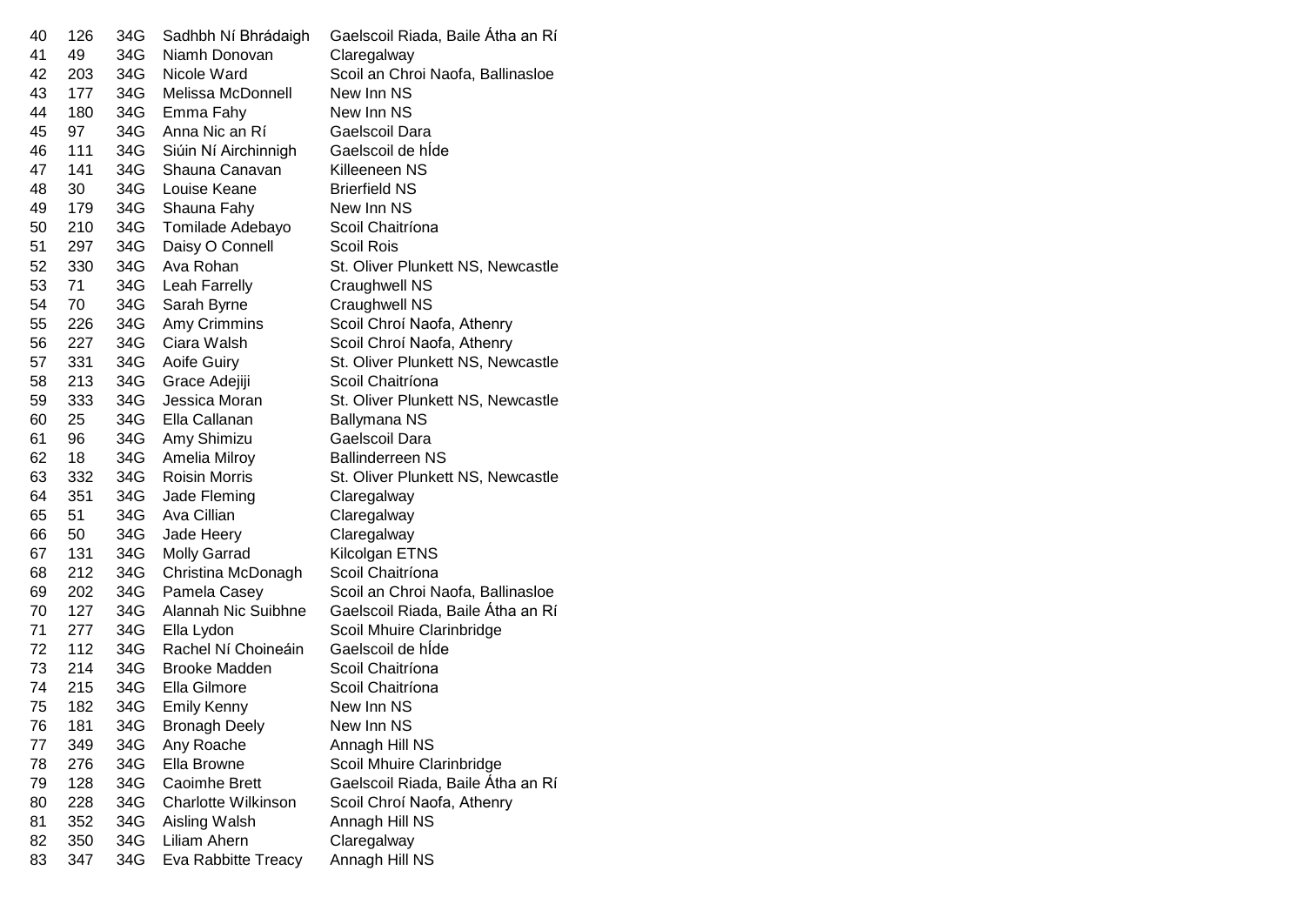30th September 2014, Renmore **Junior Boys 800m Junior Boys 800m**

## **Galway Primary Schools Cross Country Finals 2014**

30th September 2014, Renmore

| Pos            | <b>Num</b> | Race | <b>Name</b>            | School/Team                       | Pos                      | School/Team               | <b>Score</b> | 1               | $\overline{2}$ | $\mathbf{3}$ | $\overline{\mathbf{4}}$ |
|----------------|------------|------|------------------------|-----------------------------------|--------------------------|---------------------------|--------------|-----------------|----------------|--------------|-------------------------|
| -1             | 171        | 34B  | <b>Fergus Deeley</b>   | New Inn NS                        | 1                        | <b>Craughwell NS</b>      | 64           | $\overline{7}$  | 13             | 21           | $\overline{23}$         |
| $\overline{c}$ | 151        | 34B  | Calum Healy            | Lisheenkyle NS                    | $\mathbf 2$              | New Inn NS                | 95           |                 | 6              | 43 45        |                         |
| 3              | 9          | 34B  | <b>Adam Molloy</b>     | Athenry Boys School               | 3                        | Lisheenkyle NS            | 96           | 2               | 5              | 38 51        |                         |
| 4              | 134        | 34B  | Colin Counihan         | Killeeneen NS                     | $\overline{\mathcal{A}}$ | Scoil Einde               | 106          | 9               | 11             | 39 47        |                         |
| 5              | 152        | 34B  | Mark O'Halloran        | Lisheenkyle NS                    | 5                        | Killeeneen NS             | 110          | 4               | 14             | 40           | 52                      |
| 6              | 172        | 34B  | Darragh Donohue        | New Inn NS                        | 6                        | Scoil Mhuire Clarinbridge | 122          | 12 <sup>2</sup> | 25             | 30 55        |                         |
| 7              | 59         | 34B  | Evan Hallinan          | Craughwell NS                     | $\overline{7}$           | Scoil Chaitríona          | 128          | 17              | 22             | 29           | 60                      |
| 8              | 149        | 34B  | David Mannion          | Kiltiernan NS                     | 8                        | Scoil Eanna, Bullaun      | 129          | 19              | 27             | 34 49        |                         |
| 9              | 247        | 34B  | Joshua Ofiso           | Scoil Einde                       | 9                        | Oranmore Boys NS          | 191          | 31              | 44             | 46 70        |                         |
| 10             | 150        | 34B  | Stephen Mannion        | Kiltiernan NS                     | 10                       | Gaelscoil de hÍde         | 191          | 18              |                | 35 67 71     |                         |
| 11             | 246        | 34B  | John Ofiso             | Scoil Einde                       |                          |                           |              |                 |                |              |                         |
| 12             | 266        | 34B  | Cian Lavin             | Scoil Mhuire Clarinbridge         |                          |                           |              |                 |                |              |                         |
| 13             | 62         | 34B  | Darragh McCartin       | Craughwell NS                     |                          |                           |              |                 |                |              |                         |
| 14             | 135        | 34B  | Fabian Fleetwood       | Killeeneen NS                     |                          |                           |              |                 |                |              |                         |
| 15             | 8          | 34B  | Daire McCarthy         | Athenry Boys School               |                          |                           |              |                 |                |              |                         |
| 16             | 45         | 34B  | <b>Patrick Delaney</b> | Castlegar NS                      |                          |                           |              |                 |                |              |                         |
| 17             | 206        | 34B  | <b>Dylan Connolly</b>  | Scoil Chaitríona                  |                          |                           |              |                 |                |              |                         |
| 18             | 101        | 34B  | Ryan Mill              | Gaelscoil de híde                 |                          |                           |              |                 |                |              |                         |
| 19             | 231        | 34B  | Ethan Warde            | Scoil Eanna, Bullaun              |                          |                           |              |                 |                |              |                         |
| 20             | 327        | 34B  | Thomas Carr            | St. Oliver Plunkett NS, Newcastle |                          |                           |              |                 |                |              |                         |
| 21             | 60         | 34B  | Luke Flynn             | Craughwell NS                     |                          |                           |              |                 |                |              |                         |
| 22             | 204        | 34B  | Cillian O'Donavan      | Scoil Chaitríona                  |                          |                           |              |                 |                |              |                         |
| 23             | 61         | 34B  | Evan Moran             | Craughwell NS                     |                          |                           |              |                 |                |              |                         |
| 24             | 311        | 34B  | Jason Curry            | St Patricks NS Lombard St         |                          |                           |              |                 |                |              |                         |
| 25             | 270        | 34B  | Sean Fox               | Scoil Mhuire Clarinbridge         |                          |                           |              |                 |                |              |                         |
| 26             | 342        | 34B  | Evan Brady             | St. Thomas NS, Peterswell         |                          |                           |              |                 |                |              |                         |
| 27             | 232        | 34B  | Leon Connaire          | Scoil Eanna, Bullaun              |                          |                           |              |                 |                |              |                         |
| 28             | 261        | 34B  | Daragh Jennings        | Scoil Mhic Dara, Carraroe         |                          |                           |              |                 |                |              |                         |
| 29             | 207        | 34B  | Davie McDonagh         | Scoil Chaitríona                  |                          |                           |              |                 |                |              |                         |
| 30             | 267        | 34B  | Joshua Ryan            | Scoil Mhuire Clarinbridge         |                          |                           |              |                 |                |              |                         |
| 31             | 193        | 34B  | <b>Ben Costello</b>    | Oranmore Boys NS                  |                          |                           |              |                 |                |              |                         |
| 32             | 169        | 34B  | Cian Daly              | Mullagh NS                        |                          |                           |              |                 |                |              |                         |
| 33             | 343        | 34B  | Darren Farrell         | St. Thomas NS, Peterswell         |                          |                           |              |                 |                |              |                         |
| 34             | 234        | 34B  | Paddy MacCarthaigh     | Scoil Eanna, Bullaun              |                          |                           |              |                 |                |              |                         |
| 35             | 102        | 34B  | Arón Ó Dúill           | Gaelscoil de hÍde                 |                          |                           |              |                 |                |              |                         |
| 36             | 63         | 34B  | Eoin Byrne             | Craughwell NS                     |                          |                           |              |                 |                |              |                         |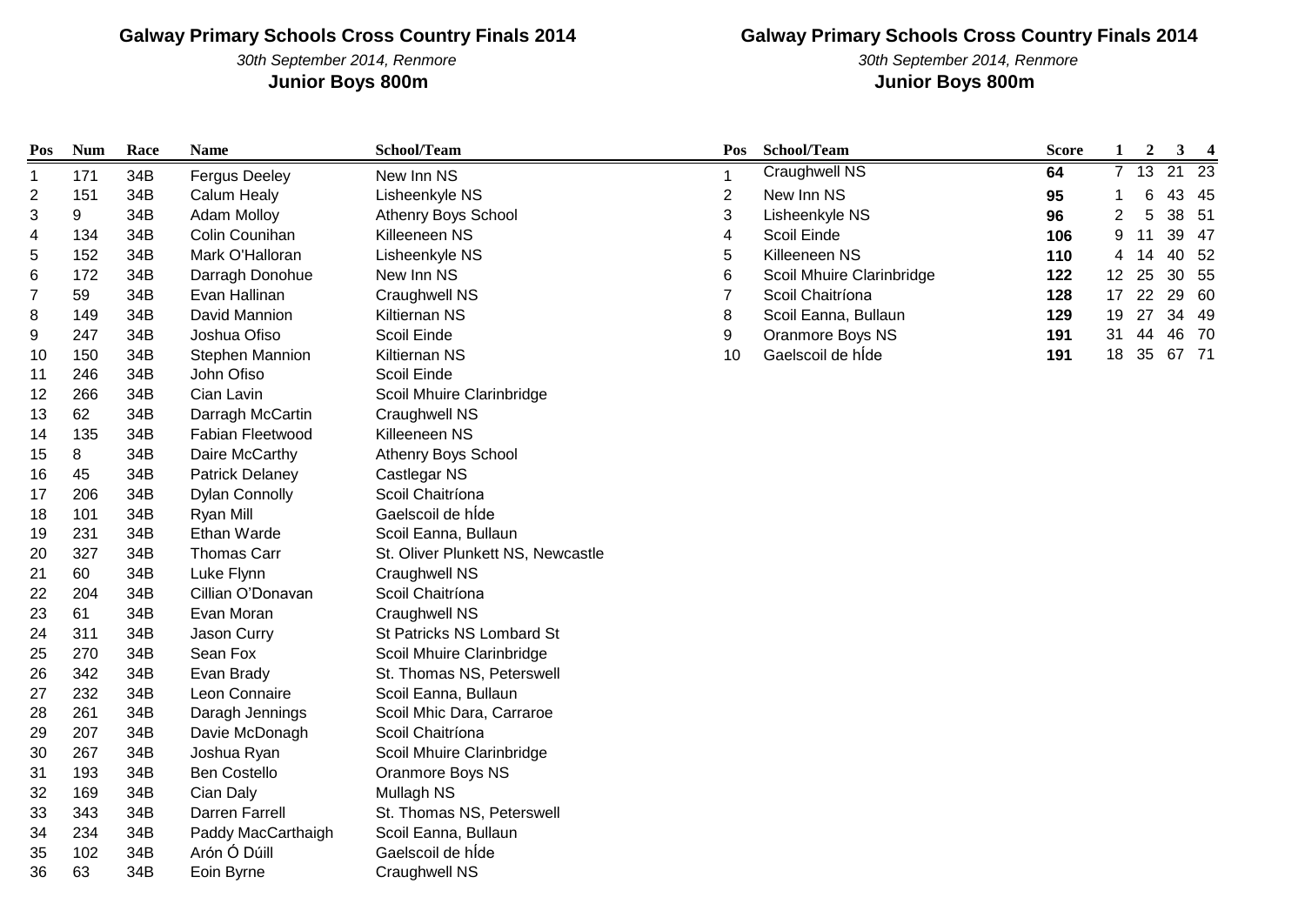| 37 | 90  | 34B | Tahdg Joyce                  | Cregmore NS               |
|----|-----|-----|------------------------------|---------------------------|
| 38 | 153 | 34B | Jack Kelleher                | Lisheenkyle NS            |
| 39 | 250 | 34B | David Carello                | Scoil Einde               |
| 40 | 137 | 34B | Dylan Dunne                  | Killeeneen NS             |
| 41 | 23  | 34B | Cian Geoghegan               | Ballymana NS              |
| 42 | 65  | 34B | <b>Robert Urquhart</b>       | Craughwell NS             |
| 43 | 174 | 34B | Cathal Ward                  | New Inn NS                |
| 44 | 190 | 34B | Gavin Smyth                  | Oranmore Boys NS          |
| 45 | 173 | 34B | John Cosgrove                | New Inn NS                |
| 46 | 192 | 34B | Rodney Filipe                | Oranmore Boys NS          |
| 47 | 249 | 34B | <b>Wazeer Awotunde</b>       | Scoil Einde               |
| 48 | 64  | 34B | Ross McGuinness              | Craughwell NS             |
| 49 | 233 | 34B | Cathal Duffy                 | Scoil Eanna, Bullaun      |
| 50 | 94  | 34B | Noah Ó Cualáin               | Gaelscoil Dara            |
| 51 | 154 | 34B | <b>Conor Lawless</b>         | Lisheenkyle NS            |
| 52 | 136 | 34B | Mattie Kennedy               | Killeeneen NS             |
| 53 | 155 | 34B | <b>Cathal Lally</b>          | Lisheenkyle NS            |
| 54 | 235 | 34B | Dean Kane                    | Scoil Eanna, Bullaun      |
| 55 | 268 | 34B | Mark O Donovan               | Scoil Mhuire Clarinbridge |
| 56 | 121 | 34B | Ciagán Ó Dabhoireann         | Gaelscoil Riabhach        |
| 57 | 139 | 34B | Shane Kennedy                | Killeeneen NS             |
| 58 | 258 | 34B | Rhys Ó Coimín                | Scoil Fhursa              |
| 59 | 156 | 34B | Oisin Ruane                  | Lisheenkyle NS            |
| 60 | 205 | 34B | James Lukau                  | Scoil Chaitríona          |
| 61 | 32  | 34B | <b>Andrew Cronnelly</b>      | Carnaun NS                |
| 62 | 248 | 34B | Darren Murphy                | Scoil Einde               |
| 63 | 251 | 34B | Josie Sido                   | Scoil Einde               |
| 64 | 208 | 34B | Rokib Adelo                  | Scoil Chaitríona          |
| 65 | 176 | 34B | <b>Pierce McGuirk</b>        | New Inn NS                |
| 66 | 236 | 34B | Niall Keane                  | Scoil Eanna, Bullaun      |
| 67 | 106 | 34B | Alex Mac Roibeard            | Gaelscoil de hide         |
| 68 | 138 | 34B | Aaron Shannon                | Killeeneen NS             |
| 69 | 175 | 34B | Evan Deeley                  | New Inn NS                |
| 70 | 195 | 34B | Myles Loughran               | Oranmore Boys NS          |
| 71 | 104 | 34B | Rory de Búrca                | Gaelscoil de hÍde         |
| 72 | 271 | 34B | Cian Donoghue                | Scoil Mhuire Clarinbridge |
| 73 | 103 | 34B | Seamus Ó Fallúin             | Gaelscoil de hÍde         |
| 74 | 269 | 34B | Mark Egan                    | Scoil Mhuire Clarinbridge |
| 75 | 344 | 34B | <b>Conor Reilly</b>          | Annagh Hill NS            |
| 76 | 209 | 34B | Ronan Kenny                  | Scoil Chaitríona          |
| 77 | 105 | 34B | Luke O Cuinilín              | Gaelscoil de hÍde         |
| 78 | 346 | 34B | <b>Dylan Rabbitte Treacy</b> | Annagh Hill NS            |
|    |     |     |                              |                           |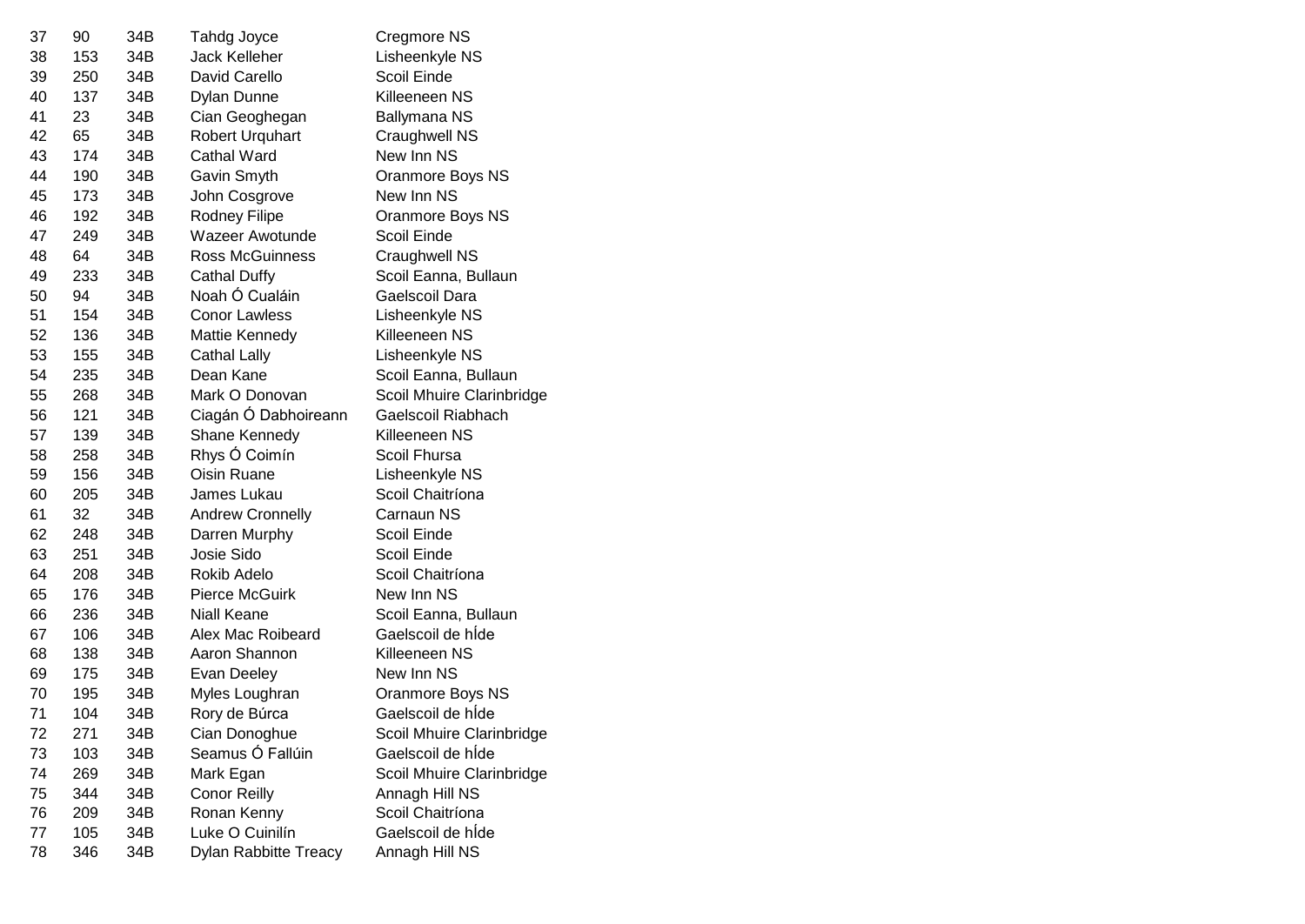#### 30th September 2014, Renmore **Senior Girls 1000m Senior Girls 1000m**

## **Galway Primary Schools Cross Country Finals 2014**

30th September 2014, Renmore

| Pos                      | <b>Num</b> | Race | <b>Name</b>           | School/Team                       | Pos                      | School/Team               | <b>Score</b> | 1              | $\boldsymbol{2}$ | $\mathbf{3}$ | 4  |
|--------------------------|------------|------|-----------------------|-----------------------------------|--------------------------|---------------------------|--------------|----------------|------------------|--------------|----|
| 1                        | 160        | 56G  | Freya Bohan           | Lisheenkyle NS                    | 1                        | Lisheenkyle NS            | 34           | 1              | $\overline{6}$   | 8            | 19 |
| $\overline{2}$           | 52         | 56G  | Shauna Brennan        | Claregalway                       | $\mathbf{2}$             | Craughwell NS A           | 40           | 3              | 5                | 15           | 17 |
| 3                        | 78         | 56G  | Mia Waters            | Craughwell NS A                   | 3                        | Claregalway               | 56           | $\overline{c}$ | 13               | 20           | 21 |
| $\overline{\mathcal{A}}$ | 132        | 56G  | Hannah Noone          | <b>Kilkerrin NS</b>               | $\overline{\mathcal{A}}$ | New Inn NS                | 88           | 9              | 14               | 30           | 35 |
| $\,$ 5 $\,$              | 79         | 56G  | <b>Emily Miskella</b> | Craughwell NS A                   | 5                        | Scoil Mhuire Clarinbridge | 105          | 10             | 24               | 33           | 38 |
| 6                        | 161        | 56G  | <b>Ellie Cronin</b>   | Lisheenkyle NS                    | 6                        | Craughwell NS B           | 158          | 16             | 45               | 47           | 50 |
| $\overline{7}$           | 260        | 56G  | Mairéad Ní Fhloinn    | Scoil Fhursa                      | $\overline{7}$           | Scoil Rois                | 190          | 34             | 39               | 56           | 61 |
| 8                        | 162        | 56G  | Laura Kelly           | Lisheenkyle NS                    | 8                        | Scoil Mhuire, Oranmore    | 191          | 42             | 48               | 49           | 52 |
| 9                        | 184        | 56G  | Aoibhe Deeley         | New Inn NS                        | 9                        | Scoil Chaitríona          | 199          | 36             | 51               | 55           | 57 |
| 10                       | 284        | 56G  | Aoife Leahy           | Scoil Mhuire Clarinbridge         |                          |                           |              |                |                  |              |    |
| 11                       | 129        | 56G  | Caitlin Ní Mhaoláin   | Gaelscoil Riada, Baile Átha an Rí |                          |                           |              |                |                  |              |    |
| 12                       | 21         | 56G  | Caoimhe Kelleher      | <b>Ballinderreen NS</b>           |                          |                           |              |                |                  |              |    |
| 13                       | 53         | 56G  | Jennifer Hughes       | Claregalway                       |                          |                           |              |                |                  |              |    |
| 14                       | 185        | 56G  | Laura Kenny           | New Inn NS                        |                          |                           |              |                |                  |              |    |
| 15                       | 80         | 56G  | Ailbhe Miskella       | Craughwell NS A                   |                          |                           |              |                |                  |              |    |
| 16                       | 84         | 56G  | Aoife Kelly           | Craughwell NS B                   |                          |                           |              |                |                  |              |    |
| 17                       | 81         | 56G  | Rebekah Flynn         | Craughwell NS A                   |                          |                           |              |                |                  |              |    |
| 18                       | 99         | 56G  | Séún Shogbein         | Gaelscoil Dara                    |                          |                           |              |                |                  |              |    |
| 19                       | 164        | 56G  | Zoe Moore             | Lisheenkyle NS                    |                          |                           |              |                |                  |              |    |
| 20                       | 57         | 56G  | Emma Slevin           | Claregalway                       |                          |                           |              |                |                  |              |    |
| 21                       | 54         | 56G  | <b>Grace Cormican</b> | Claregalway                       |                          |                           |              |                |                  |              |    |
| 22                       | 31         | 56G  | Joanna Healy          | <b>Brierhill NS</b>               |                          |                           |              |                |                  |              |    |
| 23                       | 133        | 56G  | Eva Noone             | <b>Kilkerrin NS</b>               |                          |                           |              |                |                  |              |    |
| 24                       | 285        | 56G  | Julie Tuohy           | Scoil Mhuire Clarinbridge         |                          |                           |              |                |                  |              |    |
| 25                       | 55         | 56G  | Kate Slevin           | Claregalway                       |                          |                           |              |                |                  |              |    |
| 26                       | 82         | 56G  | Penny Wells           | Craughwell NS A                   |                          |                           |              |                |                  |              |    |
| 27                       | 165        | 56G  | Ciara McDonagh        | Lisheenkyle NS                    |                          |                           |              |                |                  |              |    |
| 28                       | 100        | 56G  | Eileen Ní Riain       | Gaelscoil Dara                    |                          |                           |              |                |                  |              |    |
| 29                       | 245        | 56G  | Ciara Kyne            | Scoil Eanna, Bullaun              |                          |                           |              |                |                  |              |    |
| 30                       | 186        | 56G  | Ciara Griffin         | New Inn NS                        |                          |                           |              |                |                  |              |    |
| 31                       | 119        | 56G  | Aisling Ní Chúinn     | Gaelscoil de hÍde                 |                          |                           |              |                |                  |              |    |
| 32                       | 120        | 56G  | Grace Ní Eachach      | Gaelscoil de hÍde                 |                          |                           |              |                |                  |              |    |
| 33                       | 286        | 56G  | <b>Bryna Milton</b>   | Scoil Mhuire Clarinbridge         |                          |                           |              |                |                  |              |    |
| 34                       | 304        | 56G  | Emma Kennelly         | Scoil Rois                        |                          |                           |              |                |                  |              |    |
| 35                       | 188        | 56G  | Denise Deeley         | New Inn NS                        |                          |                           |              |                |                  |              |    |
| 36                       | 218        | 56G  | <b>Isobel Reidy</b>   | Scoil Chaitríona                  |                          |                           |              |                |                  |              |    |
| 37                       | 229        | 56G  | Caoimhe Rohan         | Scoil Chroí Naofa, Athenry        |                          |                           |              |                |                  |              |    |
| 38                       | 287        | 56G  | Katie Phelan          | Scoil Mhuire Clarinbridge         |                          |                           |              |                |                  |              |    |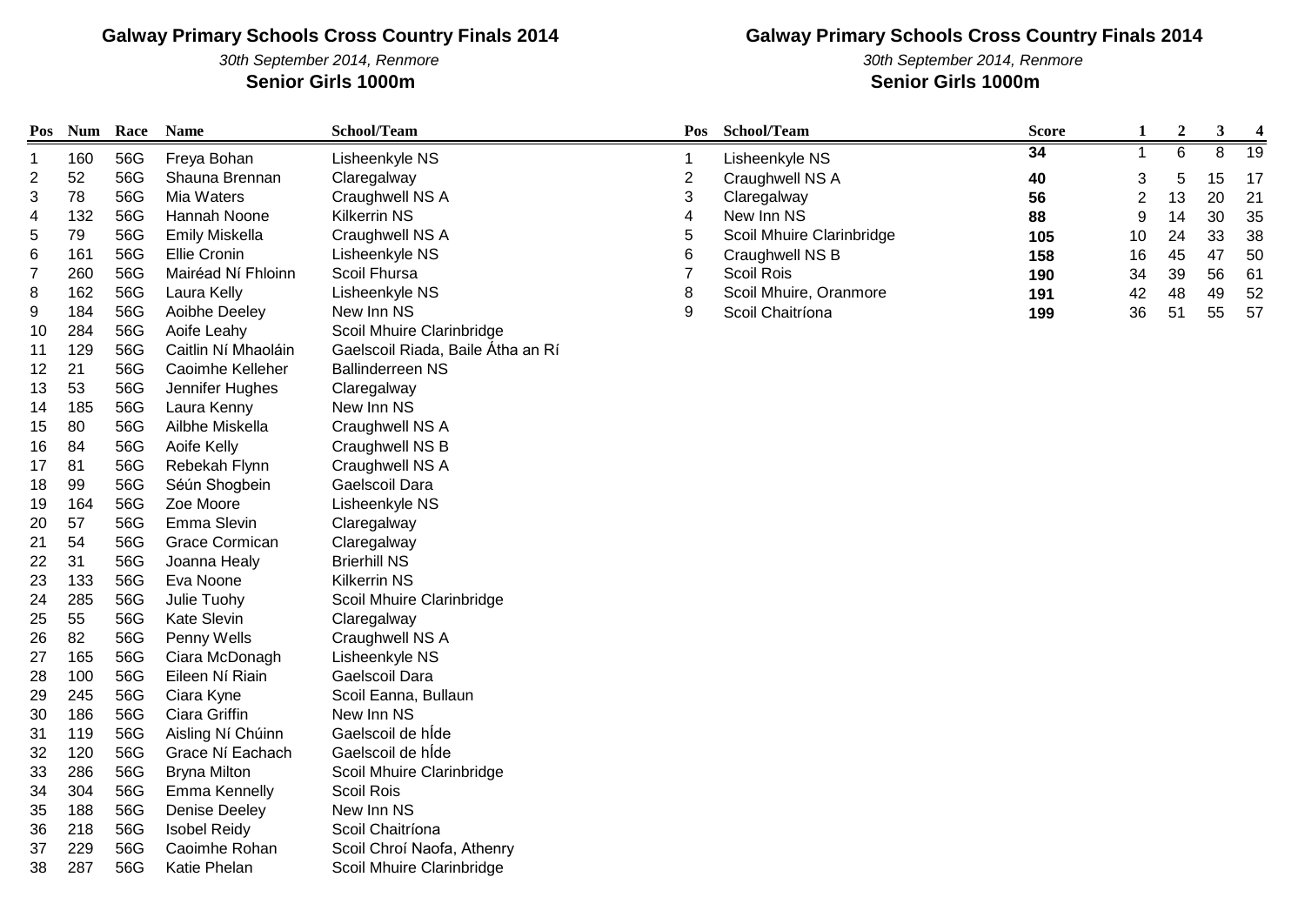| 39 | 302 | 56G | Eabha Geraghty      | <b>Scoil Rois</b>         |
|----|-----|-----|---------------------|---------------------------|
| 40 | 288 | 56G | Caoimhe Dalton      | Scoil Mhuire Clarinbridge |
| 41 | 83  | 56G | Emma Jane Moran     | Craughwell NS A           |
| 42 | 291 | 56G | Makayla Commins     | Scoil Mhuire, Oranmore    |
| 43 | 187 | 56G | Aisling Dillon      | New Inn NS                |
| 44 | 22  | 56G | Ella Farrell        | <b>Ballinderreen NS</b>   |
| 45 | 85  | 56G | Sarah Woods         | Craughwell NS B           |
| 46 | 56  | 56G | Sinead Murray       | Claregalway               |
| 47 | 86  | 56G | Abbie O'Callaghan   | Craughwell NS B           |
| 48 | 294 | 56G | Ciara Hughes        | Scoil Mhuire, Oranmore    |
| 49 | 292 | 56G | <b>Triona Furey</b> | Scoil Mhuire, Oranmore    |
| 50 | 87  | 56G | Alex Slamas         | Craughwell NS B           |
| 51 | 217 | 56G | Aaliyah Butler      | Scoil Chaitríona          |
| 52 | 295 | 56G | Ciara Shepard       | Scoil Mhuire, Oranmore    |
| 53 | 189 | 56G | Cora Kenny          | New Inn NS                |
| 54 | 92  | 56G | Millie Costello     | Cregmore NS               |
| 55 | 220 | 56G | Lisa Rekai          | Scoil Chaitríona          |
| 56 | 299 | 56G | Maeve Daly          | Scoil Rois                |
| 57 | 221 | 56G | Emma Fealy          | Scoil Chaitríona          |
| 58 | 265 | 56G | Eabha Ni Fhlanagain | Scoil Mhic Dara, Carraroe |
| 59 | 289 | 56G | Eve Ayo             | Scoil Mhuire Clarinbridge |
| 60 | 88  | 56G | Aoife O'Connor      | Craughwell NS B           |
| 61 | 303 | 56G | Saoirse Burke       | <b>Scoil Rois</b>         |
| 62 | 219 | 56G | Chole Masterson     | Scoil Chaitríona          |
| 63 | 345 | 56G | Zoe Donhoue         | Scoil Rois                |
| 64 | 296 | 56G | Ailbhe Doyle        | Scoil Mhuire, Oranmore    |
| 65 | 300 | 56G | Maria Wall          | <b>Scoil Rois</b>         |
| 66 | 89  | 56G | Orna Duffy          | Craughwell NS B           |
| 67 | 301 | 56G | Oluoma Ezekwe       | Scoil Rois                |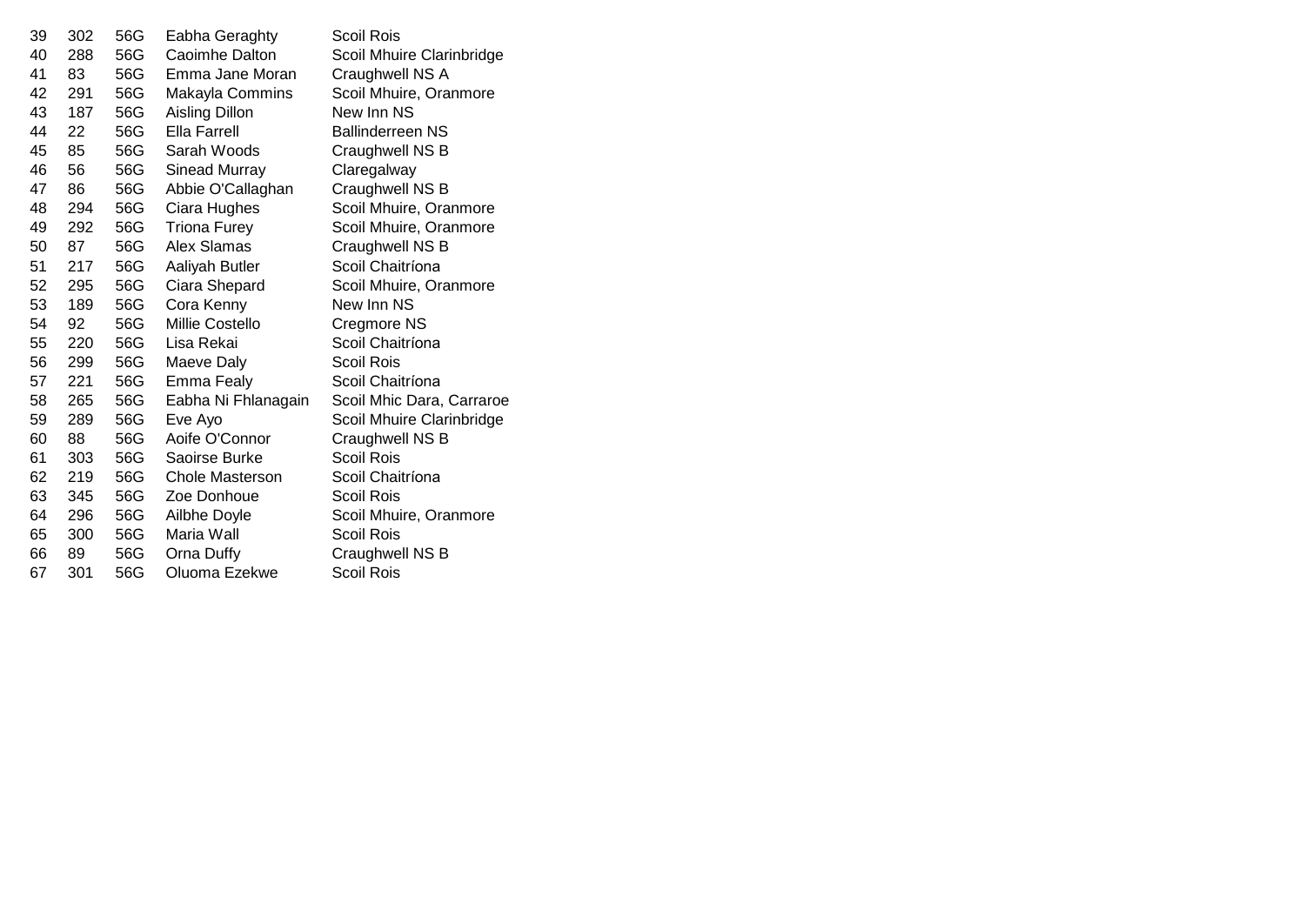30th September 2014, Renmore **Senior Boys 1000m Senior Boys 1000m**

## **Galway Primary Schools Cross Country Finals 2014**

30th September 2014, Renmore

| Pos            | <b>Num</b> | Race | <b>Name</b>           | <b>School</b>                     | Pos            | School/Team                       | <b>Score</b> | 1              | $\boldsymbol{2}$ | $\mathbf{3}$   | 4  |
|----------------|------------|------|-----------------------|-----------------------------------|----------------|-----------------------------------|--------------|----------------|------------------|----------------|----|
| 1              | 72         | 56B  | Kyle Moorhead         | Craughwell NS                     | 1              | Scoil Mhuire Clarinbridge         | 25           | $\overline{2}$ | $\overline{4}$   | $\overline{9}$ | 10 |
| $\overline{c}$ | 278        | 56B  | David Lee             | Scoil Mhuire Clarinbridge         | $\sqrt{2}$     | Craughwell NS                     | 55           |                | 5                | 23             | 26 |
| 3              | 334        | 56B  | <b>Ruairi Collins</b> | St. Oliver Plunkett NS, Newcastle | $\sqrt{3}$     | Scoil Einde                       | 69           | 8              | 18               | 21             | 22 |
| 4              | 279        | 56B  | Eoin Lyons            | Scoil Mhuire Clarinbridge         | 4              | St. Oliver Plunkett NS, Newcastle | 110          | 3              | 25               | 30             | 52 |
| 5              | 73         | 56B  | Shaun Gilligan        | Craughwell NS                     | 5              | Oranmore Boys NS                  | 119          | $\overline{7}$ | 16               | 38             | 58 |
| 6              | 166        | 56B  | Dylan Casey           | Lurga NS                          | 6              | Killeeneen NS                     | 141          | 12             | 28               | 45             | 56 |
| 7              | 197        | 56B  | Sean Cannon           | Oranmore Boys NS                  | $\overline{7}$ | Scoil Eanna, Bullaun              | 152          | 11             | 34               | 44             | 63 |
| 8              | 252        | 56B  | Uii Uiiosa            | Scoil Einde                       | 8              | Athenry Boys School               | 163          | 17             | 46               | 47             | 53 |
| 9              | 280        | 56B  | Gavin Lee             | Scoil Mhuire Clarinbridge         | 9              | Gaelscoil de híde                 | 165          | 14             | 36               | 49             | 66 |
| 10             | 281        | 56B  | Liam Leen             | Scoil Mhuire Clarinbridge         | 10             | St. Joseph N.S Kinvara            | dns          |                |                  |                |    |
| 11             | 239        | 56B  | Alex Connaire         | Scoil Eanna, Bullaun              |                |                                   |              |                |                  |                |    |
| 12             | 143        | 56B  | Sam O'Neill           | Killeeneen NS                     |                |                                   |              |                |                  |                |    |
| 13             | 263        | 56B  | Eoghan Jennings       | Scoil Mhic Dara, Carraroe         |                |                                   |              |                |                  |                |    |
| 14             | 113        | 56B  | Seán Mac Oitir        | Gaelscoil de hÍde                 |                |                                   |              |                |                  |                |    |
| 15             | 37         | 56B  | <b>Niall Martin</b>   | Carrabane NS                      |                |                                   |              |                |                  |                |    |
| 16             | 196        | 56B  | Daniel Calahane       | Oranmore Boys NS                  |                |                                   |              |                |                  |                |    |
| 17             | 11         | 56B  | Jack Dowling          | Athenry Boys School               |                |                                   |              |                |                  |                |    |
| 18             | 255        | 56B  | Aaron Dossen          | Scoil Einde                       |                |                                   |              |                |                  |                |    |
| 19             | 259        | 56B  | Seosamh Mac Oscair    | Scoil Fhursa                      |                |                                   |              |                |                  |                |    |
| 20             | 167        | 56B  | Dean Casey            | Lurga NS                          |                |                                   |              |                |                  |                |    |
| 21             | 253        | 56B  | Kacper Zatonski       | Scoil Einde                       |                |                                   |              |                |                  |                |    |
| 22             | 254        | 56B  | <b>Barry Murphy</b>   | Scoil Einde                       |                |                                   |              |                |                  |                |    |
| 23             | 75         | 56B  | Gavin Kelly           | Craughwell NS                     |                |                                   |              |                |                  |                |    |
| 24             | 130        | 56B  | Shea Ó hAonasa        | Gaelscoil Riada, Baile Átha an Rí |                |                                   |              |                |                  |                |    |
| 25             | 336        | 56B  | Rolf Bodamer          | St. Oliver Plunkett NS, Newcastle |                |                                   |              |                |                  |                |    |
| 26             | 74         | 56B  | <b>Adam Stewart</b>   | Craughwell NS                     |                |                                   |              |                |                  |                |    |
| 27             | 313        | 56B  | Alamin Ayanda         | St Patricks NS Lombard St         |                |                                   |              |                |                  |                |    |
| 28             | 145        | 56B  | Christophor Brennan   | Killeeneen NS                     |                |                                   |              |                |                  |                |    |
| 29             | 283        | 56B  | <b>Calum Browne</b>   | Scoil Mhuire Clarinbridge         |                |                                   |              |                |                  |                |    |
| 30             | 335        | 56B  | Eoin Laffey           | St. Oliver Plunkett NS, Newcastle |                |                                   |              |                |                  |                |    |
| 31             | 76         | 56B  | <b>Jack Farrell</b>   | Craughwell NS                     |                |                                   |              |                |                  |                |    |
| 32             | 183        | 56B  | Adam Donohue          | New Inn NS                        |                |                                   |              |                |                  |                |    |
| 33             | 312        | 56B  | Evan Nolan            | St Patricks NS Lombard St         |                |                                   |              |                |                  |                |    |
| 34             | 240        | 56B  | Oisín Strafford       | Scoil Eanna, Bullaun              |                |                                   |              |                |                  |                |    |
| 35             | 282        | 56B  | Conor Hoade           | Scoil Mhuire Clarinbridge         |                |                                   |              |                |                  |                |    |
| 36             | 114        | 56B  | Alex Ó hEachach       | Gaelscoil de hÍde                 |                |                                   |              |                |                  |                |    |
| 37             | 91         | 56B  | Dan Curley            | Cregmore NS                       |                |                                   |              |                |                  |                |    |
| 38             | 199        | 56B  | Emu ale Olaloko       | Oranmore Boys NS                  |                |                                   |              |                |                  |                |    |
| 39             | 26         | 56B  | Ross Whelton          | <b>Ballymana NS</b>               |                |                                   |              |                |                  |                |    |